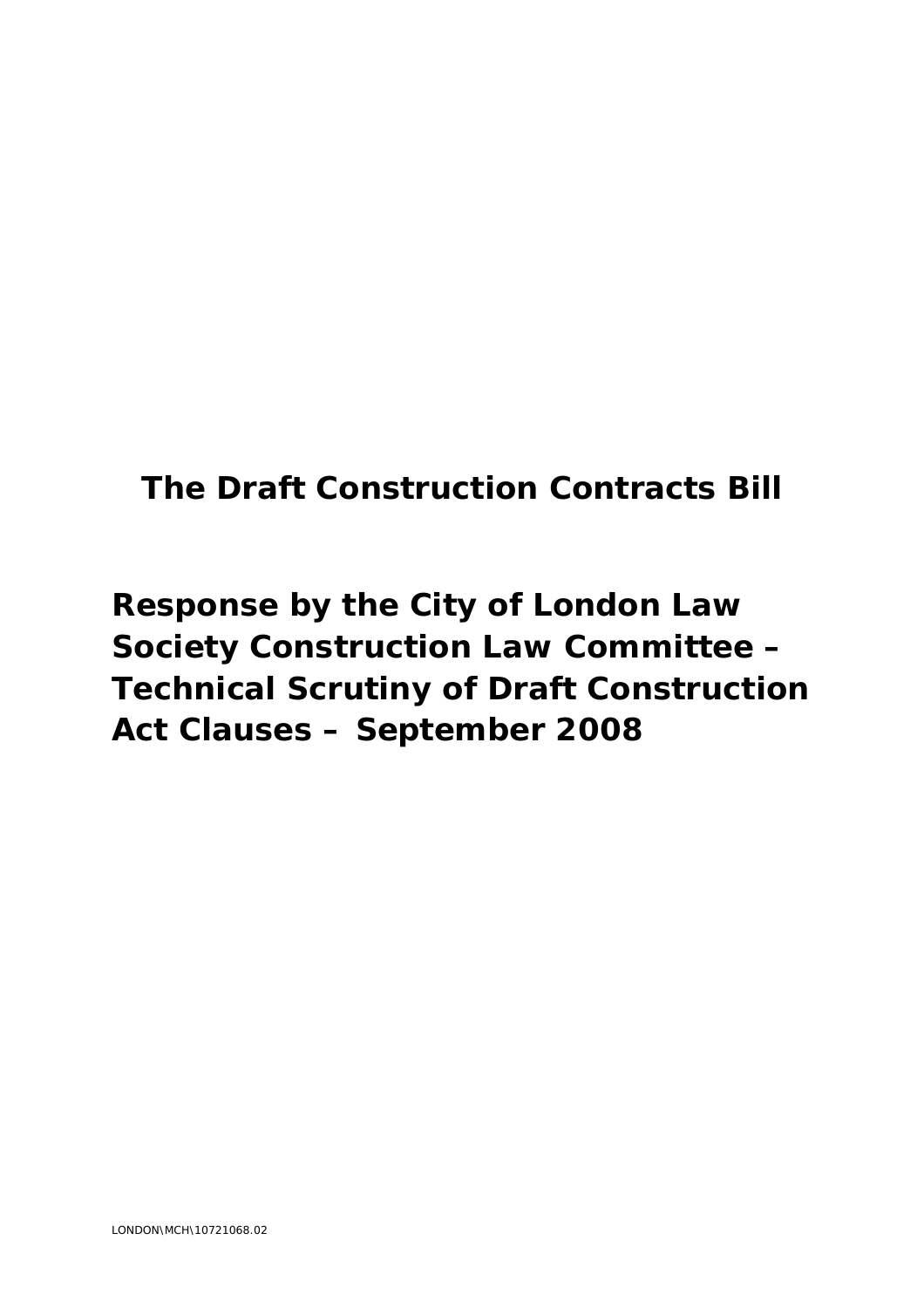#### **The City of London Law Society**

The City of London Law Society is the representative body of law firms with offices within the City of London. Nearly all of the top twenty UK law firms, by size and turnover, are members of the CLLS. The CLLS Construction Law Committee is made up of representatives of twenty three major City law firms. Committee members include many well known construction law practitioners acting for a wide variety of clients including employers, contractors, consultants and sub-contractors. Associate members of the committee include representatives from major contractors, insurers, employers and consultants. Members of the committee are familiar with the issues covered by the draft Construction Contracts Bill and have first hand experience of the payment processes found in the UK construction industry and of the resolution of disputes by adjudication.

The CLLS provided a full response to both the first and second Construction Act consultation exercises in June 2005 and September 2007 respectively. The CLLS note with disappointment the intention of the Government to retain the use of payment notices and to allow, in certain circumstances, a payee's application for payment to constitute the "sum due". We would reiterate that it is our belief that these changes will have an adverse impact on payment in the construction industry and will lead to an increase in disputes.

#### **Main Concerns**

The draft Bill would allow a party seeking payment to make an application for payment which would in certain circumstances be binding on the payer. The CLLS do not agree with such proposals and believe that adjudication would provide a sufficient default mechanism where a certifier fails to certify a sum due. A binding application process will be extremely unfavourable to small companies and those who are a one off client of the construction industry. For example such a client could find itself liable to pay a grossly inflated application for payment due to the failure of its certifier to issue a certificate or withholding notice when required. In such circumstances the client would find itself unable to make any set offs withholdings or abatements against the sums claimed in the application for payment and could find themselves in a position where a large amount of money was payable for works which had either not been done or which had been done defectively. Payment of such grossly inflated applications would seem to be an extremely onerous consequence of what might be a simple administrative oversight.

### **Comments on the draft Bill**

The CLLS is aware that the Department for Business Enterprise and Regulatory Reform is not looking to reopen the consultation exercise but is merely looking for comments on the effectiveness of the legal drafting of the Bill. It is unfortunate that comments on the drafting were sought during the summer holiday period as this will have undoubtedly limited the amount of scrutiny applied by the industry to the draft Bill. Below we do not revisit any of our concerns relating to the approach taken by the Bill but instead focus on how the legal drafting of the Bill might be clarified or improved.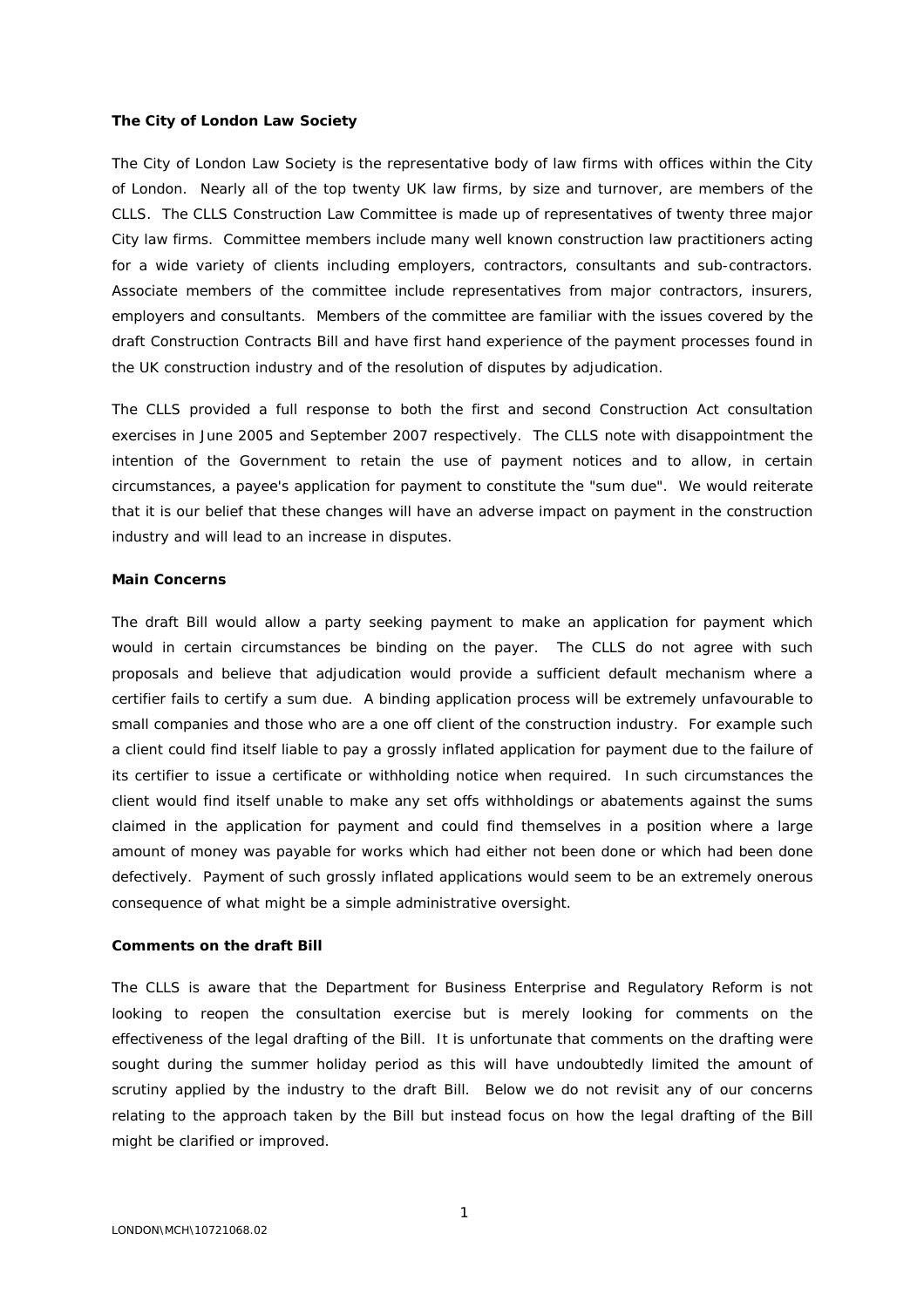**Section 109 (3A)**: Rather than use the term "binding" it may be better to use the term "final and conclusive". This would mirror the language typically used in construction contracts and in the industry.

**Section 110A(1)(a)**: At the end of the sub-section "and/" should be inserted before "or" as Section 110B correctly assumes same contracts might allow for either party to issue a payment notice.

**Section 110A(1)(b)**: For clarity it would be better to replace "after that date" with "after the payment due date" as otherwise the reference to "that date" could be taken to be a reference to the date a payer is to issue a notice under section 110A(1)(a).

**Section 110A(5)**: We assume the intention is to provide that the sum due to be notified should be net of sums already paid. This is not clear from the current drafting. It would help if "disregarded" was changed to "deducted".

**Section 110A(7)**: Many standard forms of contract do not specify a particular date as the due date for payment. As such to prevent the need for wholesale amendment to standard form contracts it would be advisable to amend the definition of payment due date so that it "means the date on which the payment is due".

**Section 110B(4)**: The drafting always assumes there will be a postponement but if a contractually required notice is issued on time by the payee as provided for in Section 110B(3) it will be issued on the due date and as such will not give rise to a postponement.

**Section 111(2):** As referred to above, under certain contracts correct payment notices could be issued by either the payer or payee. This section needs to make clear that in such circumstances the payer's notice would prevail.

**Section 111(4)**: The main concern of the CLLS relates to the drafting of sub-section (b) of this clause. It is not clear what "the basis on which the sum is calculated" is meant to cover. It clearly envisages a different approach to the requirements relating to withholding notices under section 111 of the existing Construction Act. Is it necessary to adopt a different approach? At the time any notice is given under section 111(3) there will already be a "notified sum". All that the notice under section 111(3) needs to cover is the amount to be deducted. This could be expressed in the same way as the information to be provided when a withholding notice is issued under section 111 of the existing Construction Act. The payer would have to show:

"The amount proposed to be withheld and the ground for withholding payment or if there is more than one ground each ground and the amount attributable to it".

Section 111(6) could then be amended such that the balance of the notified sum after the deduction of the withheld amount is paid. The advantage of this approach would be that existing case law as to what constitutes sufficient information for a withholding notice would continue to apply to the new notices envisaged by the Bill. Such case law took a number of years to reach its